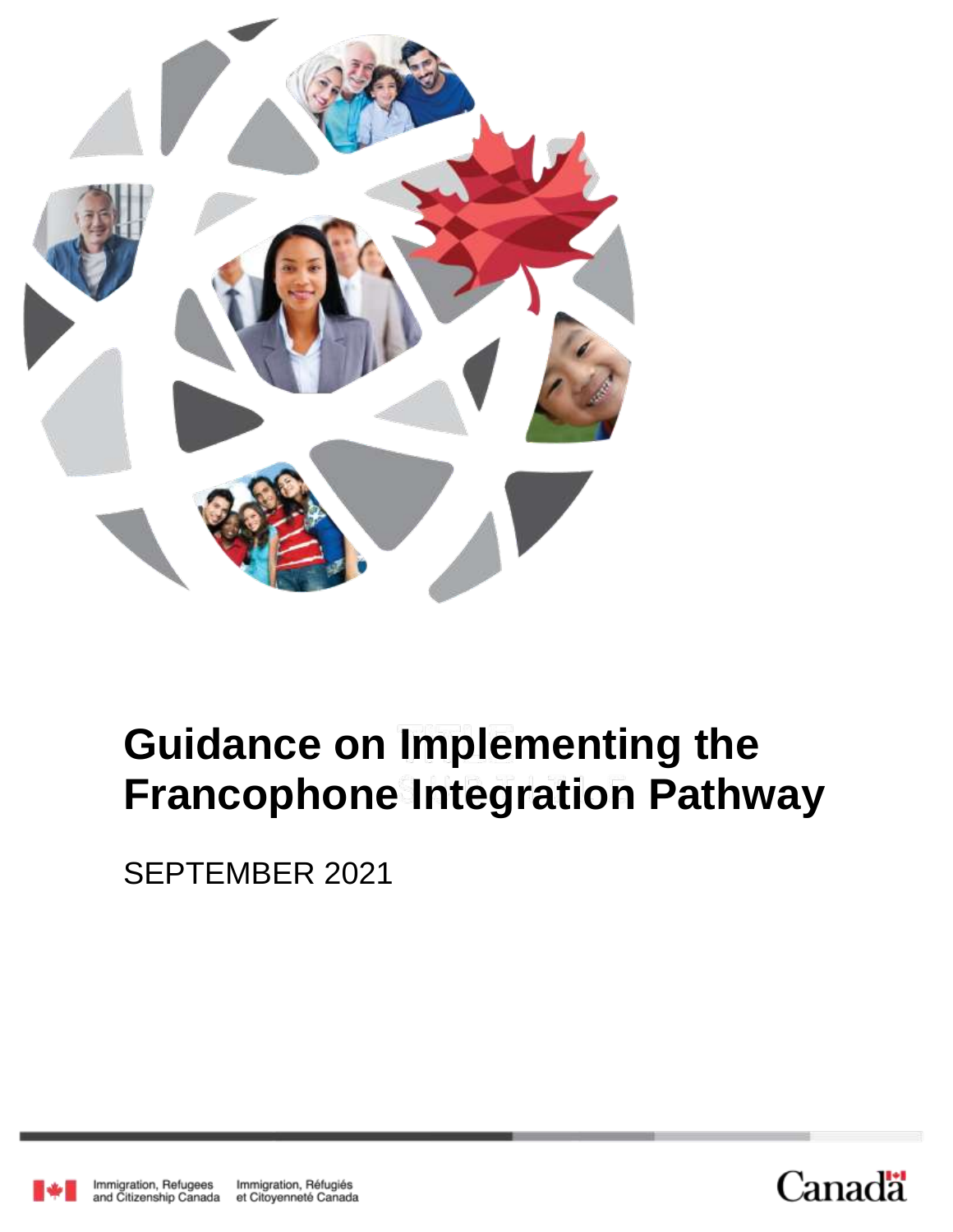Immigration, Refugees and Citizenship Canada (IRCC) has a responsibility under the *Official Languages Act* and the *Immigration and Refugee Protection Act* to support the vitality of official language minority communities, satisfy the principle of substantive equality, and adapt its services to meet the needs of the official language minority population. These obligations are clearly outlined in Section 12 of both the [Settlement Program](https://www.canada.ca/en/immigration-refugees-citizenship/corporate/transparency/program-terms-conditions/settlement.html) and [Resettlement Assistance Program](https://www.canada.ca/en/immigration-refugees-citizenship/corporate/transparency/program-terms-conditions/resettlement-assistance-program.html) terms and conditions.

To reinforce our commitment to these responsibilities, the [Francophone Integration Pathway](https://www.canada.ca/en/immigration-refugees-citizenship/campaigns/francophone-immigration-outside-quebec.html) was developed. The Francophone pathway consists of a coordinated and integrated suite of settlement services in French delivered by Francophone organizations that start before a client's arrival in Canada, and continue until citizenship is obtained. This approach aims to ensure both the vitality of Francophone communities outside Quebec and the successful integration of French-speaking newcomers by promoting links between them.

The Pathway is a major component of **IRCC**'s Francophone Immigration Strategy. Its success requires the engagement and collaboration of the entire settlement and resettlement sectors, as well as Francophone and non-Francophone recipient organizations.

A key element in the implementation of the Pathway is ensuring that newcomers are consistently aware of and referred to settlement and resettlement services offered by Francophone organizations in French.

Four requirements in support of the Francophone Integration Pathway are found in Schedule 4 of each Settlement Contribution Agreement (CA). All IRCC-funded recipients must comply with these requirements and report on their implementation.

## **Requirement 1: The Recipient shall enquire as to the official language of preference of all clients.**

- This requirement is the first step in ensuring that requirements #2 and #3 can be properly applied.
- Recipient staff must actively confirm with the client their official language of preference during their initial contact. Clients should not have to specifically ask for services in either official language. This applies to services and interactions with clients with or without an appointment, in-person, by phone or email. It is important not to assume the client's official language of preference.
- Clients indicating a preference for services in French can then be advised of services provided by Francophone organizations, as per Requirement #2 and #3.

### **Requirement 2: The Recipient shall ensure that all clients are adequately informed about the availability of French settlement services and the possibility of settling in French in Canada when accessing services in person and when visiting the Recipient's website.**

 The recipient is responsible for ensuring that all newcomers have access to accurate and complete information on settlement services offered in French by Francophone recipients, as well as the presence of Francophone communities in Canada.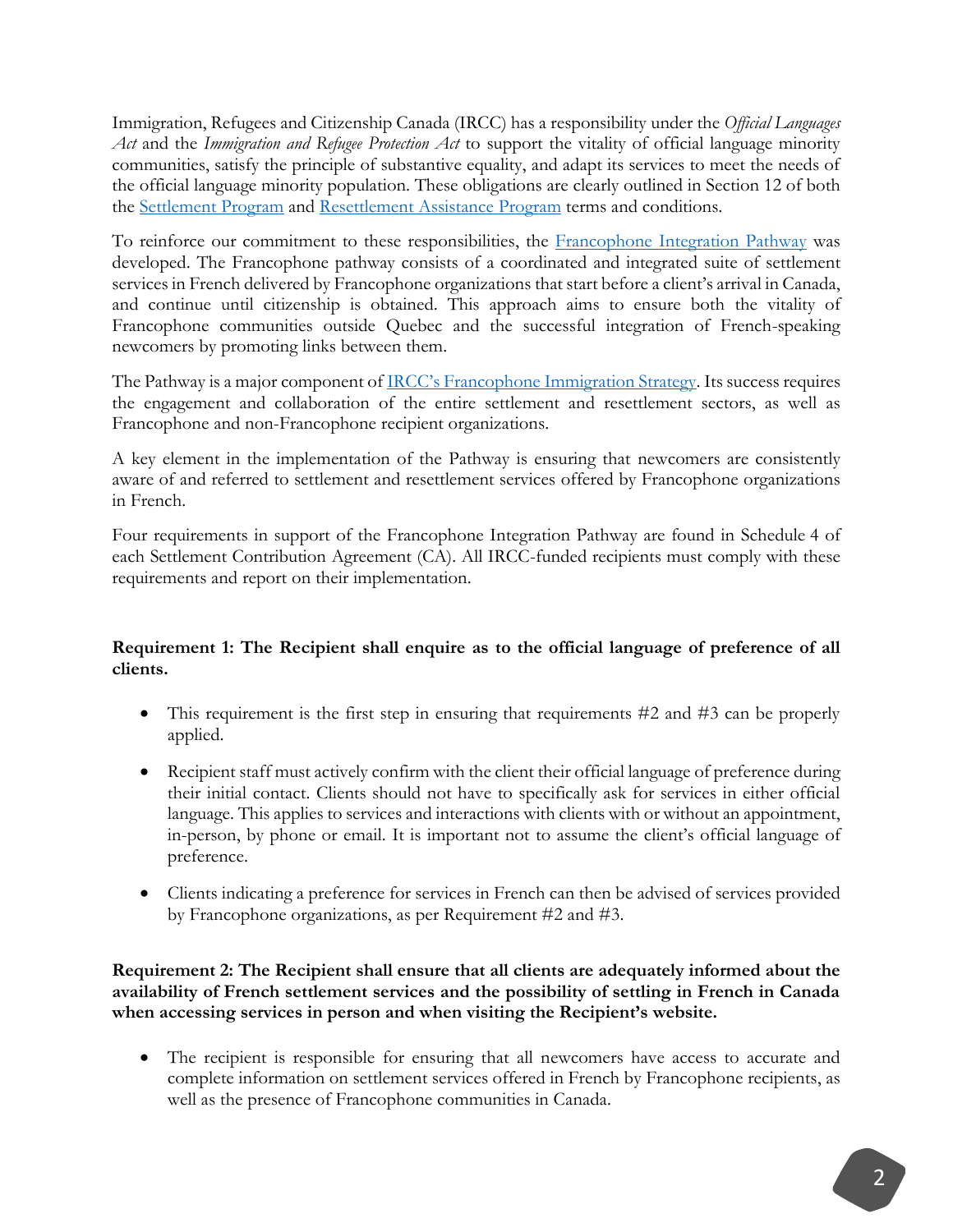- All recipients should have readily available resources for distribution informing newcomers of services available in French in their community. These resources must have been prepared by a [Francophone organization in the area](https://ircc.canada.ca/english/newcomers/services/index.asp) and/or the Francophone Immigration Network (Réseau en immigration francophone or RIF). Recipients requiring additional support should contact their program officer.
- Recipient websites must include information on the availability of services in French. It can appear in the form of a link with wording such as: *Souhaitez-vous obtenir des services en français? Si oui, cliquez ici* (Would you like to receive services in French? If so, click here). The link should lead to an external website that contains information on Francophone settlement services, like that of a Francophone recipient, a local Francophone organization, a RIF in the region, province or territory, and/or the Government of Canada [Francophone Immigration](https://www.canada.ca/en/immigration-refugees-citizenship/campaigns/francophone-immigration-outside-quebec.html) (outside Quebec) website. Recipients that are funded to provide services in both official languages can share this information on the French version of their own website.
- Recipients must consider this requirement when training staff, and when planning and negotiating activities in their CA. For example, Recipients offering information and orientation should engage a Francophone recipient to deliver session(s) on settlement services in French, other services available in French in the community such as health care, legal aid, Francophone school systems and neighbourhoods, and/or Francophone community centres and events, such as festivals and celebrations. This can occur as demand warrants, or organized at key points of the year. Recipients offering language training can take a similar approach in the form of guest speakers. These examples are not exhaustive, and other ideas and strategies should be discussed with your IRCC program officer.

### **Requirement 3: The Recipient shall refer clients choosing to be served in French to Francophone recipients if it does not have the capacity to deliver settlement services in French.**

- A referral in this circumstance means providing information to clients whose preferred official language is French on services in French available in person or virtually in the community, delivered by Francophone recipient organizations. This includes, but is not limited to, information on the location, providing support to the client on how they can get there from their homes, and contact information should they require further assistance.
- As IRCC supports the "by and for" Francophones approach when it comes to service delivery for French-speaking newcomers, capacity to deliver services in French means that the recipient is specifically funded by IRCC to do so. This acknowledges that the recipient organization is able to not only provide settlement services in French, but that are recognized as having ties to local Francophone communities. Facilitating these connections provide for better rootedness of newcomers and encourage their retention in the Francophone community, as well as their sense of belonging in the long term.
- In the context of [IRCC's settlement program](https://www.canada.ca/en/immigration-refugees-citizenship/corporate/partners-service-providers/funding/call-for-proposals-2019-settlement-and-resettlement-funding-guidelines.html#Official_languages), an organization is considered Francophone if its mandate is, in whole or in part, to serve the interests of the Francophone community or Francophone population in a given region, and/or where more than 50% of clients or communities are served in French.